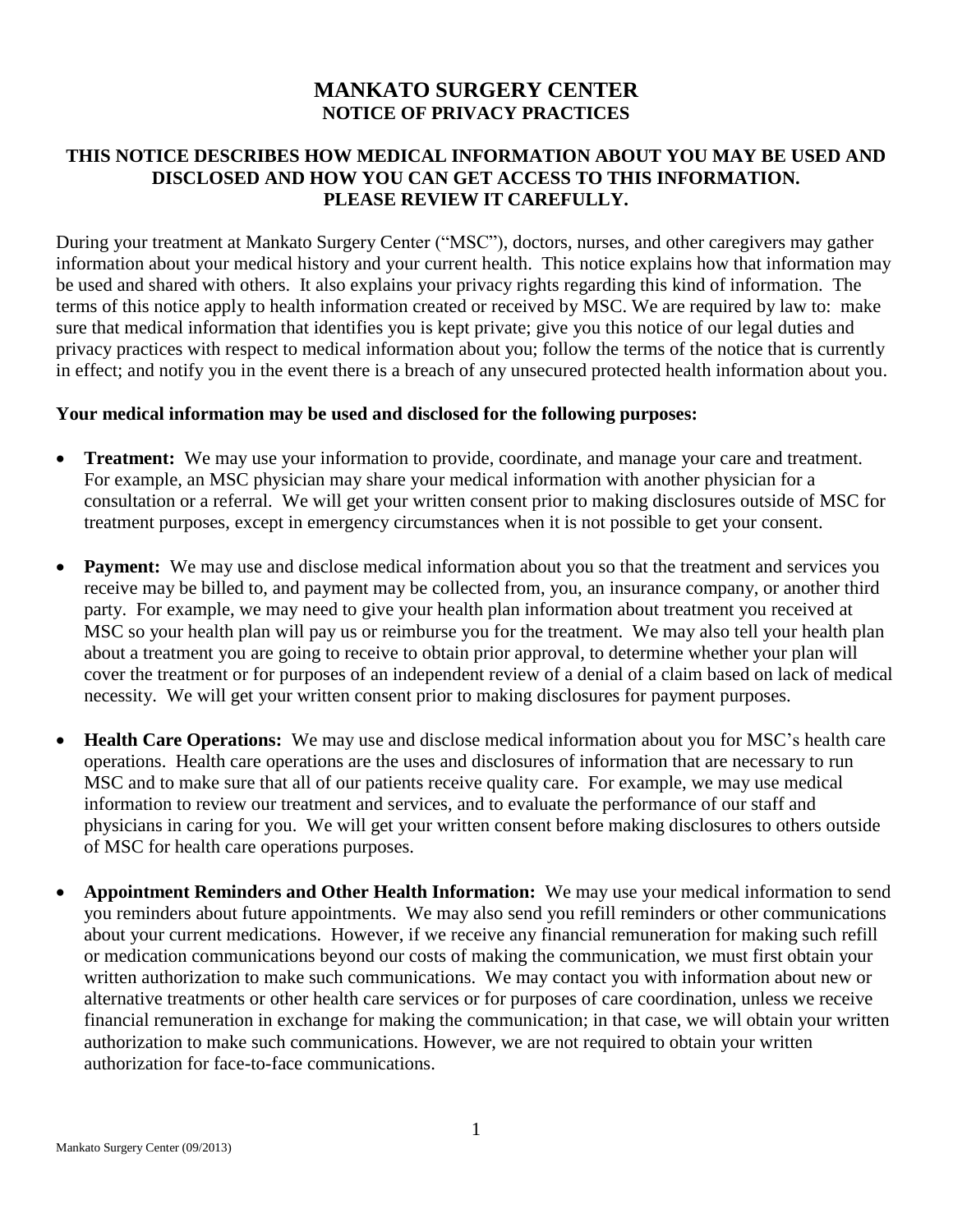- **Facility Directory:** We may include certain limited information about you in our directory while you are a patient. This information may include your name, location in the facility, and your religious affiliation if you provide this information to us. The directory information, except for your religious affiliation and condition, may be released to people who ask for you by name. This is so your family, friends and clergy can know your location. Your religious affiliation may be given to a member of the clergy, such as a priest or rabbi, even if they don't ask for you by name. If you would prefer that MSC not make these disclosures, please notify the Privacy Officer.
- **To People Assisting in Your Care.** MSC will only disclose medical information to those taking care of you, helping you to pay your bills, or other close family members of friends if these people need to know this information to help you, and then only to the extent permitted by law. We may, for example, provide limited medical information to allow a family member to pick up a prescription for you. Generally, we will get your written consent prior to making disclosures about you to family or friends. If you are able to make your own health care decisions, MSC will ask your permission before using your medical information for these purposes. If you are unable to make health care decisions, MSC will disclose relevant medical information to family members or other responsible people if we feel it is in your best interest to do so, including in an emergency situation.
- **Research:** Federal law permits MSC to use and disclose medical information about you for research purposes, either with your specific, written authorization or when the study has been reviewed for privacy protection by an Institutional Review Board or Privacy Board before the research begins. In some cases, researchers may be permitted to use information in a limited way to determine whether the study or the potential participants are appropriate. Minnesota law generally requires that we get your consent before we disclose your health information to an outside researcher. We will make a good faith effort to obtain your consent or refusal to participate in any research study, as required by law, prior to releasing any identifiable information about you to outside researchers.
- **As Required by Law:** We will disclose medical information about you when we are required to do so by federal, state or local law.
- **To Avert a Serious Threat to Health or Safety:** We may use and disclose medical information about you when necessary to prevent a serious threat to your health and safety or the health and safety of the public or another person. Any disclosure must be only to someone able to help prevent the threat. In addition, Minnesota law generally does not permit these disclosures unless we have your written consent, or when the disclosure is specifically required by law, including the limited circumstances in which MSC health care professionals have a "duty to warn."
- **To Business Associates:** Some services are provided by or to MSC through contracts with business associates. Examples include MSC's, attorneys, consultants, collection agencies, and accreditation organizations. We may disclose information about you to our business associate so that they can perform the job we have contracted with them to do. To protect the information that is disclosed, each business associate is required to sign an agreement to appropriately safeguard the information and not to redisclose the information unless specifically permitted by law.

### **Your medical information may be released in the following special situations:**

 **Organ and Tissue Donation:** We may release your medical information to organizations that handle organ procurement or organ, eye or tissue transplantation, or to an organ donation bank, as necessary to facilitate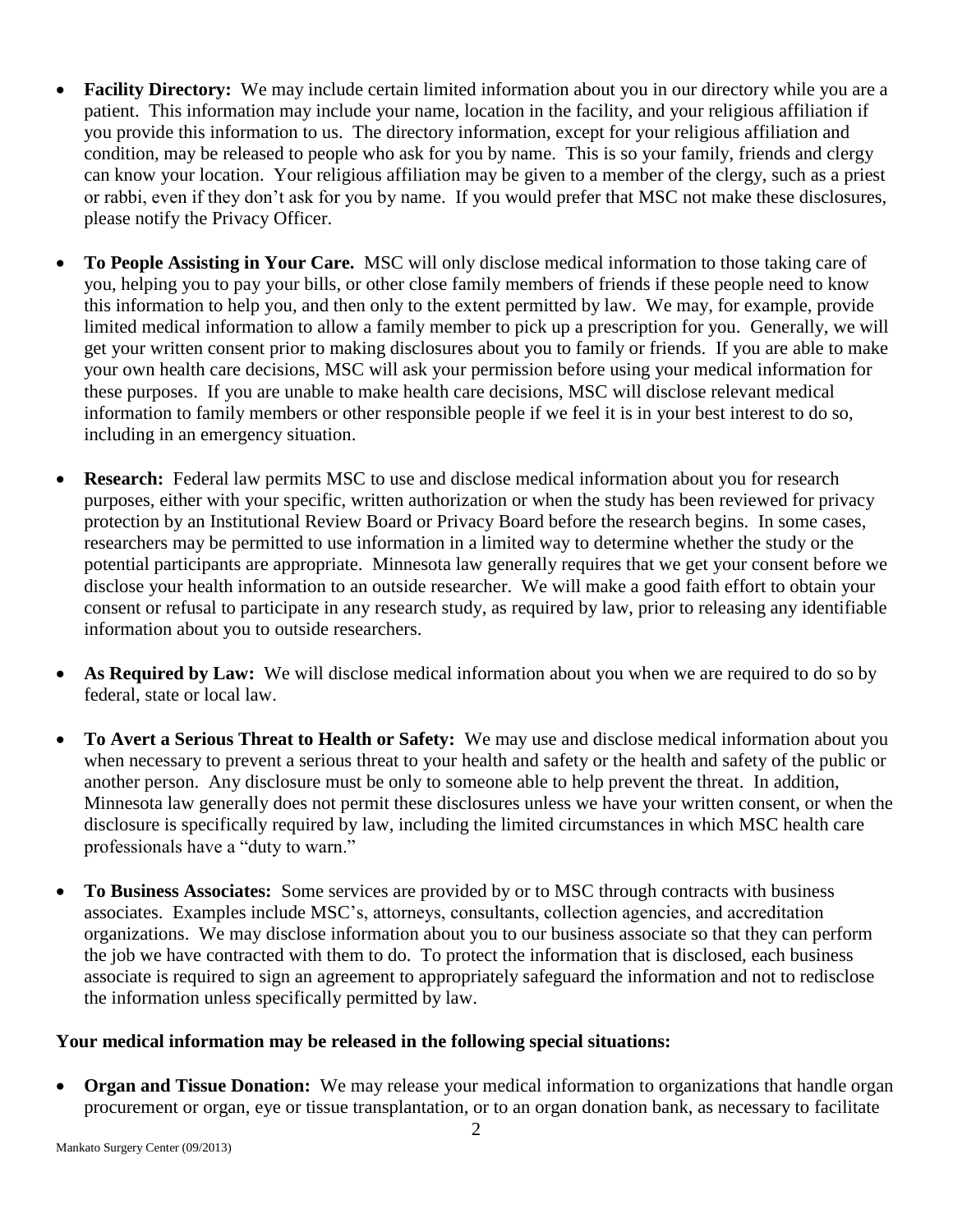organ or tissue donation and transplantation. The information that MSC may disclose is limited to the information necessary to make a transplant possible.

- **Military and Veterans:** If you are a member of the armed forces, we will release medical information about you as requested by military command authorities if we are required to do so by law, or when we have your written consent. We may also release medical information about foreign military personnel to the appropriate foreign military authority as required by law or with written consent.
- **Workers' Compensation:** We may release medical information about you for workers' compensation or similar programs. These programs provide benefits for work-related injuries or illness. We are permitted to disclose information regarding your work related injury to your employer or your employer's workers' compensation insurer without your specific consent, so long as the information is related to a workers' compensation claim.
- **Public Health:** We may disclose medical information to public health authorities about you for public health activities. These disclosures generally include the following:
	- Preventing or controlling disease, injury or disability;
	- Reporting births and deaths;
	- Reporting child abuse or neglect, or abuse of a vulnerable adult;
	- Reporting reactions to medications or problems with products;
	- Notifying people of recalls of products they may be using;
	- Notifying a person who may have been exposed to a disease or may be at risk for contracting or spreading a disease or condition; or
	- Reporting to the FDA as permitted or required by law.
- **Health Oversight Activities:** MSC may disclose medical information to a health oversight agency for health oversight activities that are authorized by law. These oversight activities include, for example, government audits, investigations, inspections, and licensure activities. These activities are necessary for the government to monitor the health care system, government programs, and compliance with civil rights laws. Minnesota law requires that patient identifying information (for example, your name, social security number, etc.) be removed from most disclosures for health oversight purposes, unless you have provided us with written consent for the disclosure.
- **Lawsuits and Disputes:** We may disclose medical information about you in response to a valid court order or statutory authorization, or with your written consent.
- Law Enforcement: We may release medical information if asked to do so by a law enforcement official in response to a valid court order, grand jury subpoena, or warrant, or with your written consent. In addition, we are required to report certain types of wounds, such as gunshot wounds and some burns. In most cases, reports will include only the fact of injury, and any additional disclosures would require your consent or a court order.

We may also release information to law enforcement that is not a part of the health record (in other words, non-medical information) for the following reasons: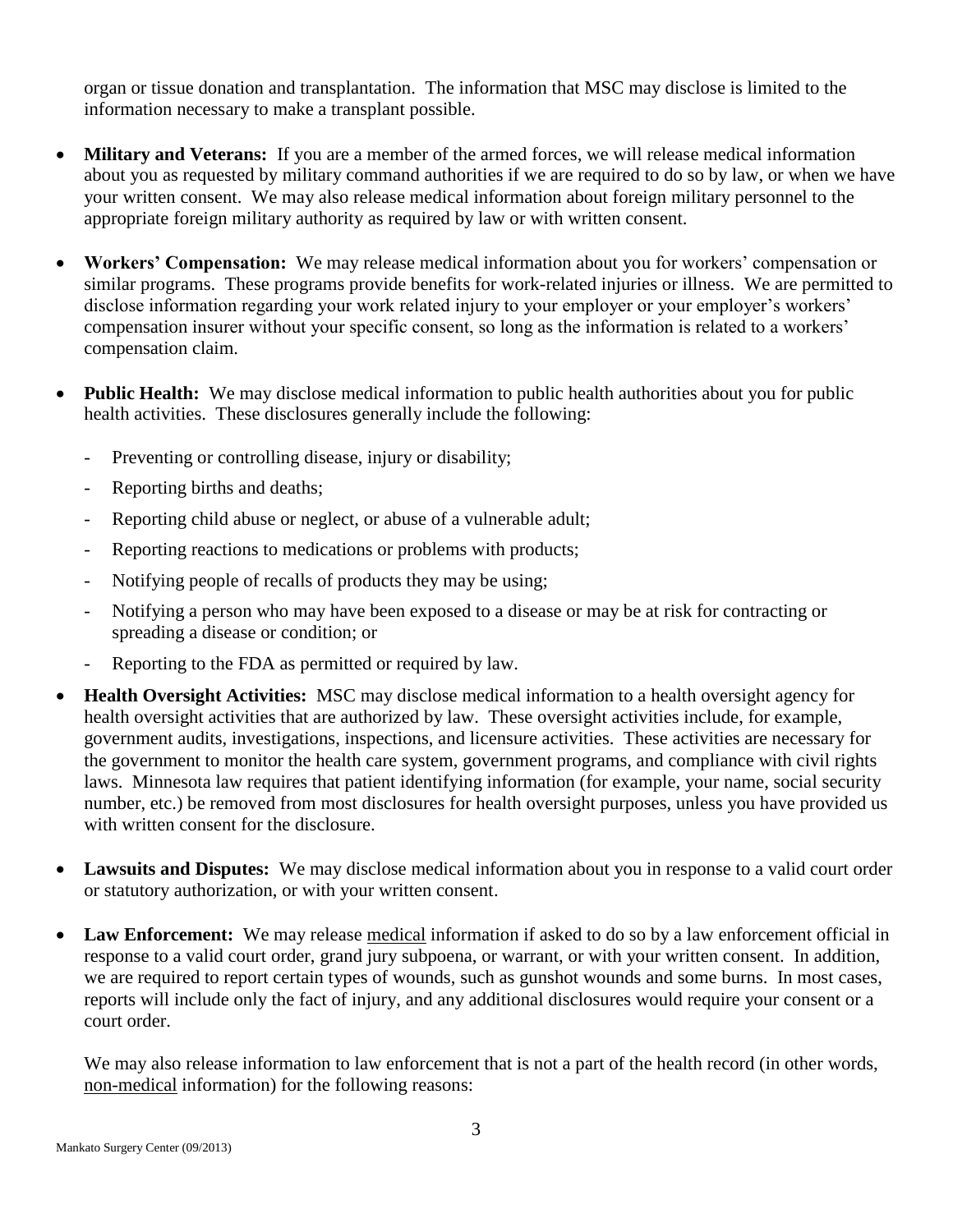- To identify or locate a suspect, fugitive, material witness, or missing person;
- If you are the victim of a crime, if, under certain limited circumstances, we are unable to obtain your agreement;
- About a death we believe may be the result of criminal conduct;
- About criminal conduct at our facility; and
- In emergency circumstances to report a crime; the location of the crime or victims; or the identity, description or location of the person who committed the crime.
- **Coroners, Medical Examiners, and Funeral Directors:** We will release medical information to a coroner or medical examiner in the case of certain types of death, and we must disclose health records upon the request of the coroner or medical examiner. This may be necessary, for example, to identify you or determine the cause of death. We may also release the fact of death and certain demographic information about you to funeral directors as necessary to carry out their duties. Other disclosures from your health record will require the consent of a surviving spouse, parent, person appointed by you writing or your legally authorized representative.
- **National Security and Intelligence Activities:** We will release medical information about you to authorized federal officials for intelligence, counter-intelligence, and other national security activities only as required by law or with your written consent.
- **Protective Services for the President and Others:** We will disclose medical information about you to authorized federal officials so they may provide protection to the President, other authorized persons, or foreign heads of state, or conduct special investigations only as required by law or with your written consent.
- **Inmates:** If you are an inmate of a correctional institution or under the custody of a law enforcement official, we will release medical information about you to the correctional institution or law enforcement official only as permitted by law or with your written consent.

### **You have the following rights regarding medical information we maintain about you:**

 **Right to Inspect and Copy:** You have the right to inspect and receive a copy of your medical information that is used to make decisions about your care. Usually, this includes medical and billing records maintained by MSC.

If you wish to inspect and copy medical information, you must submit your request in writing to the Privacy Officer. If you request a copy of the information, we may charge a reasonable fee for the costs of copying, mailing, or other supplies associated with your request, to the extent permitted by state and federal law. If we maintain your health information electronically as part of a designated record set, you have the right to receive a copy of your health information in electronic format upon your request. You may also direct us to transmit your health information (whether in hard copy or electronic form) directly to an entity or person clearly and specifically designated by you in writing.

We may deny your request to inspect and copy your information in certain very limited circumstances. For example, we may deny access if your physician believes it will be harmful to your health, or could cause a threat to others. In these cases, we may supply the information to a third party who may release the information to you. If you are denied access to medical information, you may request that the denial be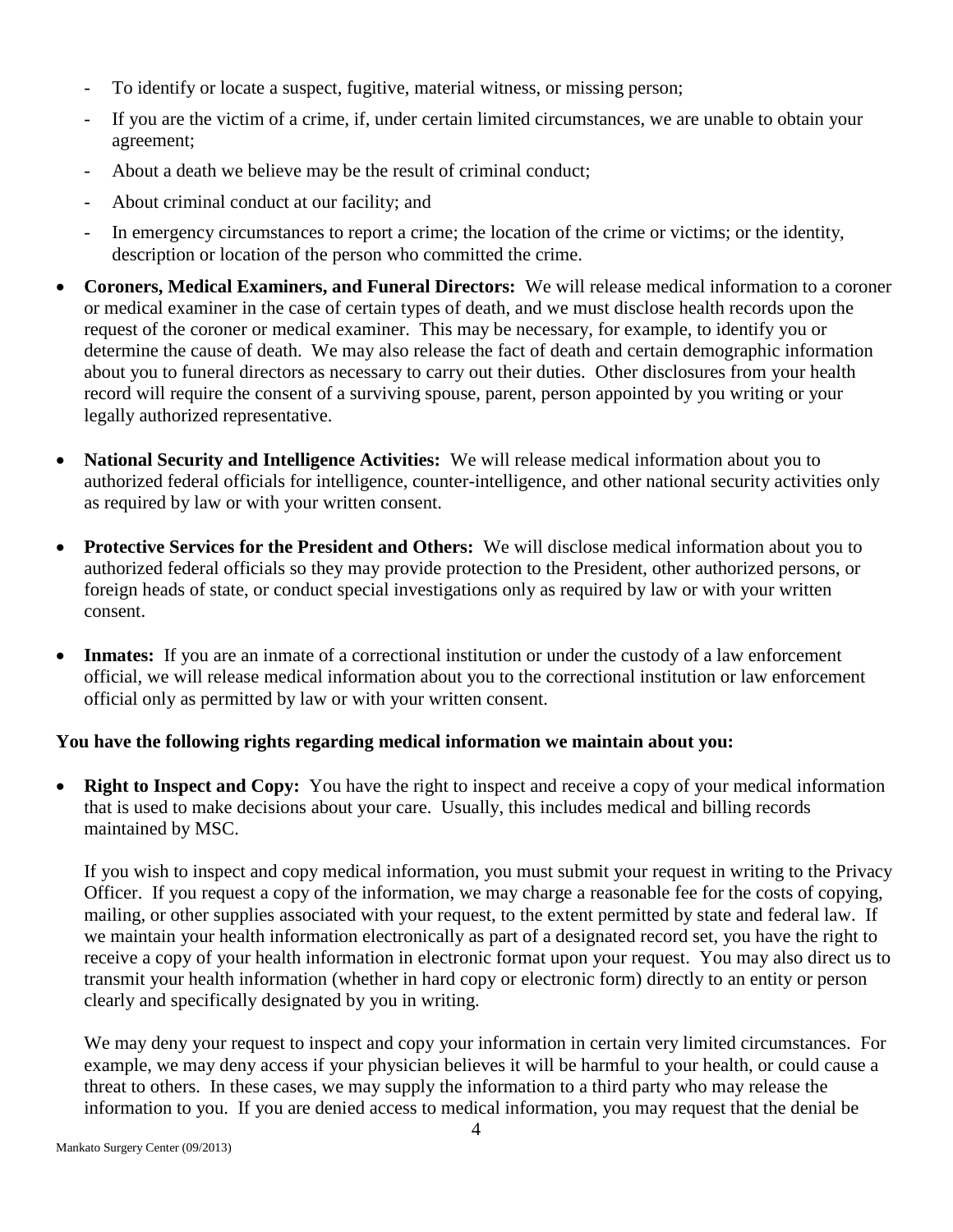reviewed. Another licensed health care professional chosen by MSC will review your request and the denial. The person conducting the review will not be the person who denied your request. We will comply with the outcome of the review.

 **Right to Request Amendment:** If you believe that medical information we have about you is incorrect or incomplete, you have the right to ask us to change the information. You have the right to request an amendment for as long as the information is kept by or for MSC.

To request a change to your information, your request must be made in writing and submitted to the Privacy Officer. In addition, you must provide a reason that supports your request.

MSC may deny your request for an amendment if it is not in writing or does not include a reason to support the request. In addition, we may deny your request if you ask us to amend information that:

- Was not created by MSC, unless the person or entity that created the information is no longer available to make the amendment;
- Is not part of the medical information kept by or for MSC;
- Is not part of the information which you would be permitted to inspect and copy; or
- Is accurate and complete.
- **Right to an Accounting of Disclosures:** You have the right to request an "accounting of disclosures." This is a list of the disclosures we made of medical information about you. This list will not include disclosures for treatment, payment, and health care operations; disclosures that you have authorized or that have been made to you; disclosures for facility directories; disclosures for national security or intelligence purposes; disclosures to correctional institutions or law enforcement with custody of you; disclosures that took place before April 14, 2003; and certain other disclosures.

To request this list of disclosures, you must submit your request in writing to the Privacy Oficer**.** Your request must state a time period for which you would like the accounting. The accounting period may not go back further than six years from the date of the request, and it may not include dates before April 14, 2003. You may receive one free accounting in any 12-month period. We will charge you for additional requests.

 **Right to Request Restrictions:** You have the right to request a restriction or limitation on the medical information we use or disclose about you. If you pay out-of-pocket in full for an item or service, then you may request that we not disclose information pertaining solely to such item or service to your health plan for purposes of payment or health care operations. We are required to agree with such a request, unless you request a restriction on the information we disclose to a health maintenance organization ("HMO") and the law prohibits us from accepting payment from you above the cost-sharing amount for the item or service that is the subject of the requested restriction. *However, we are not required to agree to any other request.* If we do agree, we will comply with your request unless the information is needed to provide you emergency treatment or you request that we remove the restriction.

To request restrictions, you must make your request in writing to the Privacy Officer. In your request, you must tell us (1) what information you want to limit; (2) whether you want to limit our use, disclosure, or both; and (3) to whom you want the limits to apply, for example, if you want to prohibit disclosures to your spouse.